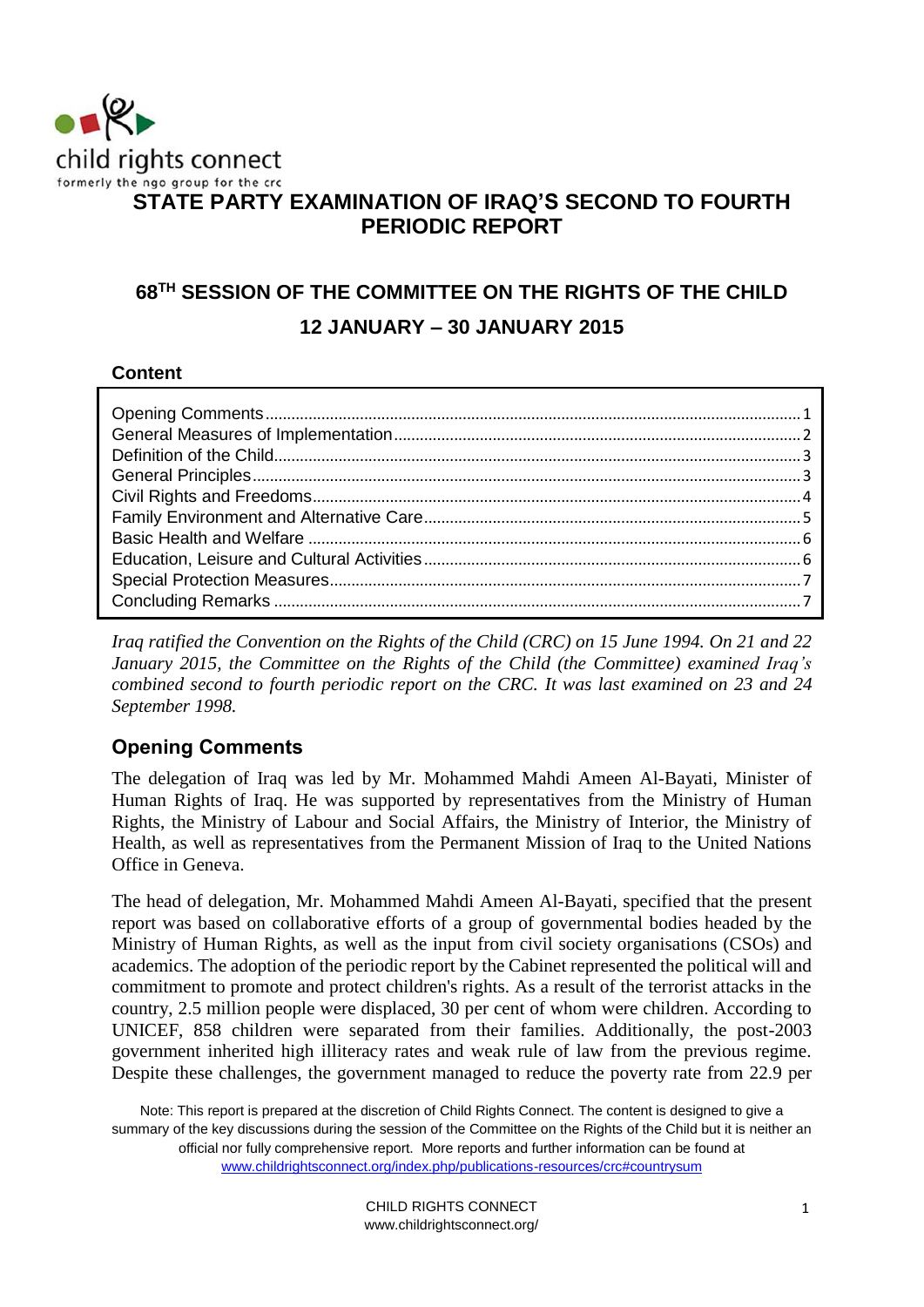cent in 2007 to 18.9 per cent in 2012, increase the primary school attendance from 89 per cent in 2009 to 90.4 per cent in 2011 and reduce the infant mortality rate from 28 per 1000 in 2012 to 17.4 per 1000 in 2013. In 2011, a child protection helpline was established in the Kurdistan region.

Ms. Renate Winter, member of the Country Taskforce, acknowledged the difficult situation in the State party, including its division into three parts and the terrorist attacks it recently suffered. She said that many problems had been inherited from the previous period and identified corruption, problems with civil society and the judiciary as some of the main issues faced in the country.

Mr. Hatem Kotrane, member of the Country Taskforce, welcomed the delegation and thanked the head of delegation for the opening remarks. He commended the constitutional and legislative reform that was taking place in the State party, despite the difficult situation.

## <span id="page-1-0"></span>**General Measures of Implementation**

#### *Legislation*

The Committee welcomed the State party's constitutional and legal reform and asked for updates on the Child Protection Act. The Committee also welcomed the ratification of the Optional Protocol on the Involvement of Children in Armed Conflict (OPAC) and the Optional Protocol on the Sale of Children, Child Prostitution and Child Pornography (OPSC) and asked if there were plans to ratify the Optional Protocol on a Communications Procedure (OPIC). The Committee was concerned that hate speech was not punishable under the State party's law. The Committee encouraged the State party to withdraw its reservation to article 14.1 of the CRC on freedom of religion and belief. The Committee noted with concern that the State's new Constitution of 2005 did not recognise the CRC's direct applicability and its supremacy over national law. The delegation responded that according to the legislation the CRC, the OPAC and the OPSC were part of the State party's legal system and several court decisions had already made reference to the CRC. Moreover, a committee was carrying out a study to bring national laws into line with international conventions. With regard to the OPIC, since this protocol required domestic institutions that would receive complaints, and as the State party was still in a transitional period, the OPIC could only be ratified once the human rights court would be established.

#### *Coordination and monitoring*

The Committee noted the establishment of a Commission for Human Rights as well as an independent Commission for Human Rights established in the Kurdistan region in 2013. The Committee asked for more information on these commissions, especially in terms of their monitoring capacity, independence, activities and competence. The delegation responded that the National Human Rights Commission represented all the sectors of society and was presided over by monthly rotation of its members. The Ministry of Human Rights provided the Commission with all information and statistics needed to prepare reports. The government was also seeking ways to address the issue of political pressure exerted on the members of the Commission.

#### *Dissemination and training*

The Committee encouraged the Ministry of Human Rights, to start disseminating a child rights culture more systematically. According to discussions, some judges from the State party believed that the age of criminal responsibility was 7, when in fact it was 9. The Committee therefore asked if there were plans to improve the training of judges on the existing child rights legislation of the State party. The delegation responded that the Ministry of Human Rights was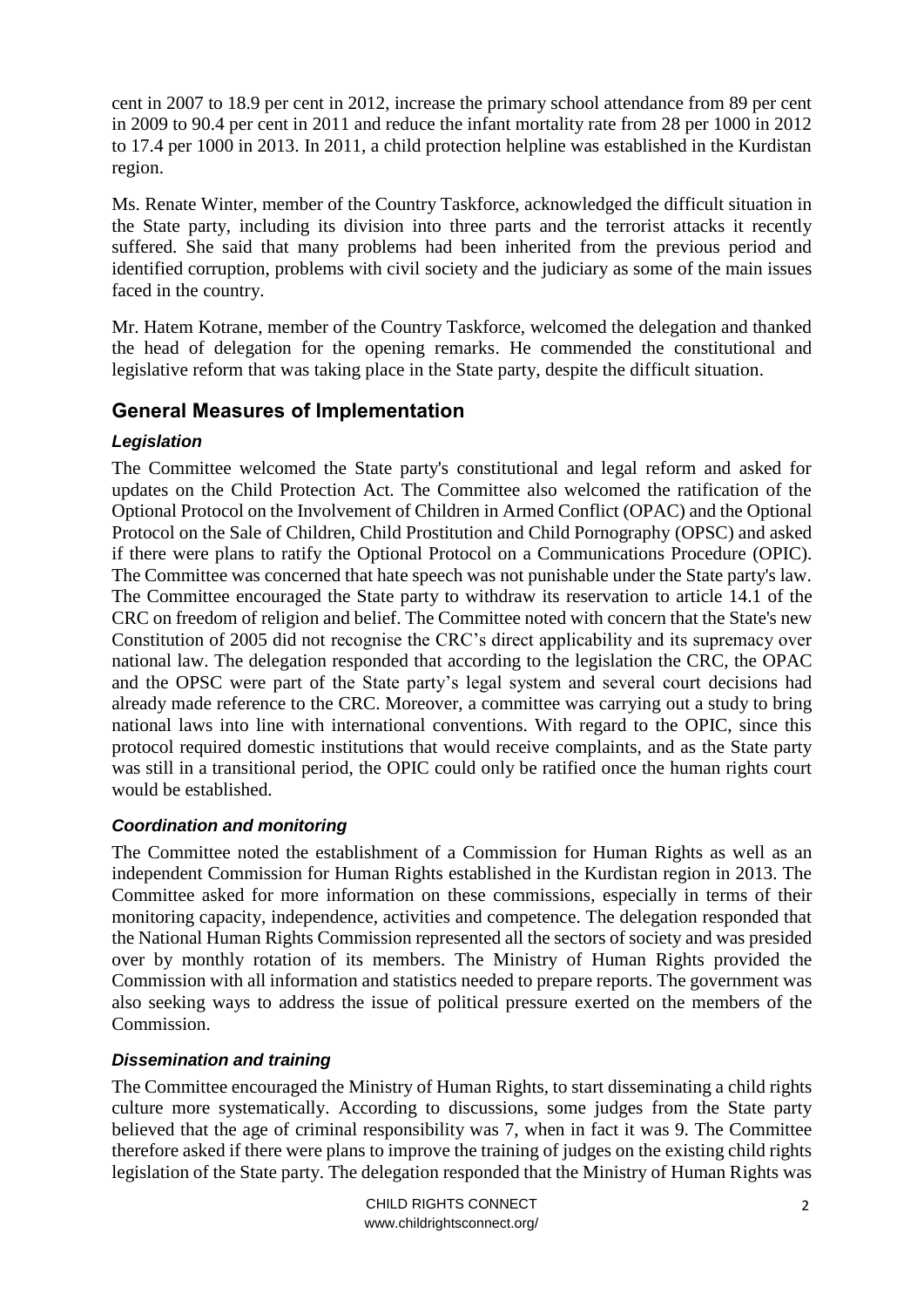responsible for raising awareness on children's rights, providing child rights training to judges and officials from various ministries as well as children, organising workshops, and conducting visits to schools.

#### *Budget*

The Committee was concerned that there were no detailed allocations of budget to children's issues and that children's rights were not seen as a priority. The Committee further noted with concern the State party's limited expenditure on primary education. The delegation responded that despite financial difficulties, the government was still trying to address educational issues and was able to allocate 7 per cent of the national budget to education. The Ministry of Finance and the Ministry of Planning did not prepare a separate budgetary allocation for children. Rather, for 2015, 777 trillion Iraqi Dinars had been allocated to the Ministry of Education, while the Ministry of Health and the Ministry of Labour and Social Affairs received approximately the same amount.

#### *Data collection*

The Committee noted that the Ministry of Finance and the Ministry of Planning had systematically gathered information related to the CRC, yet it was not clear whether this institution gathered data covering all the aspects of the CRC. The delegation briefly responded that addressing data collection issues was a work in progress.

#### *Public governance*

The Committee was concerned about the widespread corruption in the State party and asked about the measures taken to strengthen the judiciary and the rule of law. Regarding civil society, the Committee was concerned that many CSOs and non-governmental organsations (NGOs) in the State party faced financial issues, as well as issues to be independent. The delegation asserted that the State's judiciary was independent and situated the roots of the current corruption problems in the governance of the State party between 2002 and 2010. To address this issue, the State party had ratified the UN Convention against Corruption (UNCAC) and set up an effective anti-corruption Commission that to provide ideas and assistance to monitoring and overseeing agencies, offices of inspectorates, CSOs and the judiciary. Regarding CSOs and their involvement in child rights, the delegation indicated that the civil society sector was established after 2003 and that an Act provided for its full independence. This Act also allowed children to actively participate in and become members of CSOs.

## <span id="page-2-0"></span>**Definition of the Child**

The Committee was deeply concerned that the Ja'fari personal status law set the minimal age for marriage at nine years old. The delegation responded that the minimum age for marriage was 18 years old. However, due to the social environment in rural areas, the judge could authorise a person below the age of 18 to enter into a marriage, with parental consent and under various conditions. With regard to the Ja'fari law, the delegation assured the Committee that the previous government had withdrawn this legislation and it was now abolished and repealed. It added that marriage below the age of 15 was prohibited and sanctioned.

## <span id="page-2-1"></span>**General Principles**

#### *Non – discrimination*

The Committee deplored the quasi-institutionalisation of gender-based discrimination against girls in terms of rates of illiteracy, enrolment in school as well as differences in inheritance and asked about the existence of any programs and resource allocations to stop this trend. The Committee also asked about the measures taken to address the discrimination of children with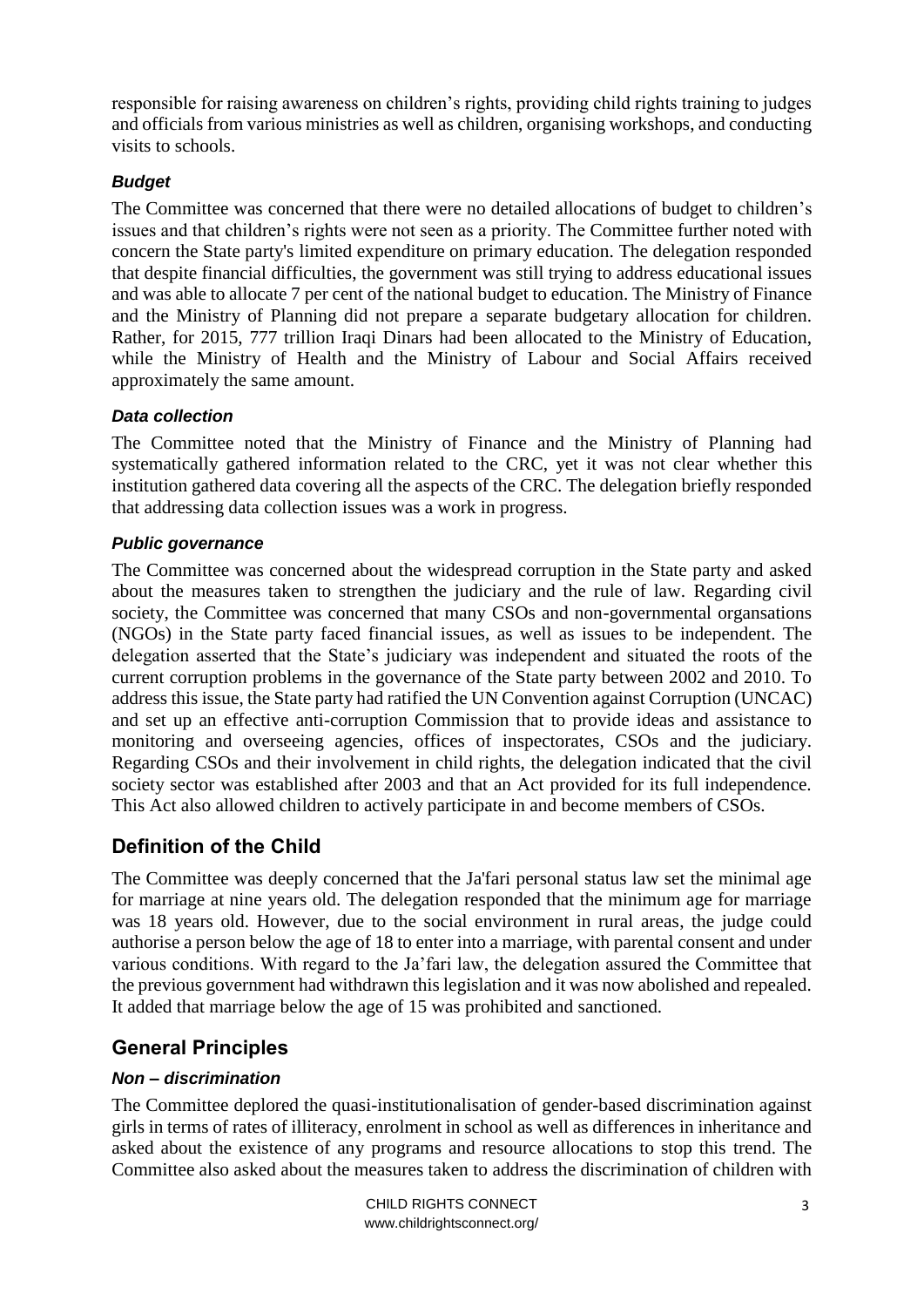disabilities. The delegation responded that there was no legal discrimination based on gender in the educational system, and in some areas, the enrolment rate of girls exceeded the one of boys. With regard to inheritance, the delegation stated that in accordance with Sharia law, men inherited twice as much as women, but Islam compelled male heirs to protect and offer decent living conditions to female heirs. The delegation also mentioned that while men had right to pension for 18 years – women received pension throughout their life and considered these provisions as a positive discrimination. The Committee responded that receiving a pension was different than enjoying the same rights to inheritance.

#### *Right to life, survival and development*

The Committee was deeply concerned about the continued increase of honour crimes - for which the Penal Code continued to recognise extenuated circumstances - as well as early or temporary marriages. Furthermore, although Female Genital Mutilation (FGM) was criminalised, it continued to be performed in rural areas. The Committee therefore asked if any measures were taken to put an end to FGM and other harmful practices on young girls. The delegation said there were only isolated cases of the practice of FGM in Kurdistan and the western regions of the State and that some of the doctors that performed it were punished under the Penal Code.

The Committee also asked if there were any protection measures in regard to explosive remnants of war and terrorist attacks on schools and hospitals. The delegation responded that police rounds took place around schools and kindergartens in order to prevent terrorist attacks.

#### *Respect for the views of the child*

The Committee was concerned that nothing in the legislation prevented the courts from disregarding the viewpoints of children. It therefore asked if any measures were taken to compel judges to take into consideration the views of the child before ruling on a particular case. The delegation responded that the courts started taking into consideration the views of children from 12 years onwards.

# <span id="page-3-0"></span>**Civil Rights and Freedoms**

## *Corporal punishment*

The Committee asked if any plan were aimed at eliminating and eventually banning corporal punishment. The delegation responded that the ministry of education had very clear instructions prohibiting corporal punishment in school settings.

#### *Children in street situations*

The Committee was concerned that 70 per cent of children in street situations, mostly between the ages of 8 and 16, were illiterate and asked about the measures in place regarding children in street situations. The delegation responded that once children in street situations were found by the juvenile police, they were placed in rehabilitation centres which provided case-by-case rehabilitation programmes and encouraged them to seek education. In cases where the parents could not be found, social centres in Bagdad took care of the children until they reached adulthood and provided them with nationality in order to attend school.

#### *Child labour*

The Committee noted with concern that the legal minimal working age, which was in accordance with the ILO Conventions №138 and №182, was not properly enforced. The Committee asked about the existence of assistance programs or financial support to poor families that aimed at reducing child labour and domestic work. The delegation responded that there was a division on combating child labor under the Ministry of Labor and Social Affairs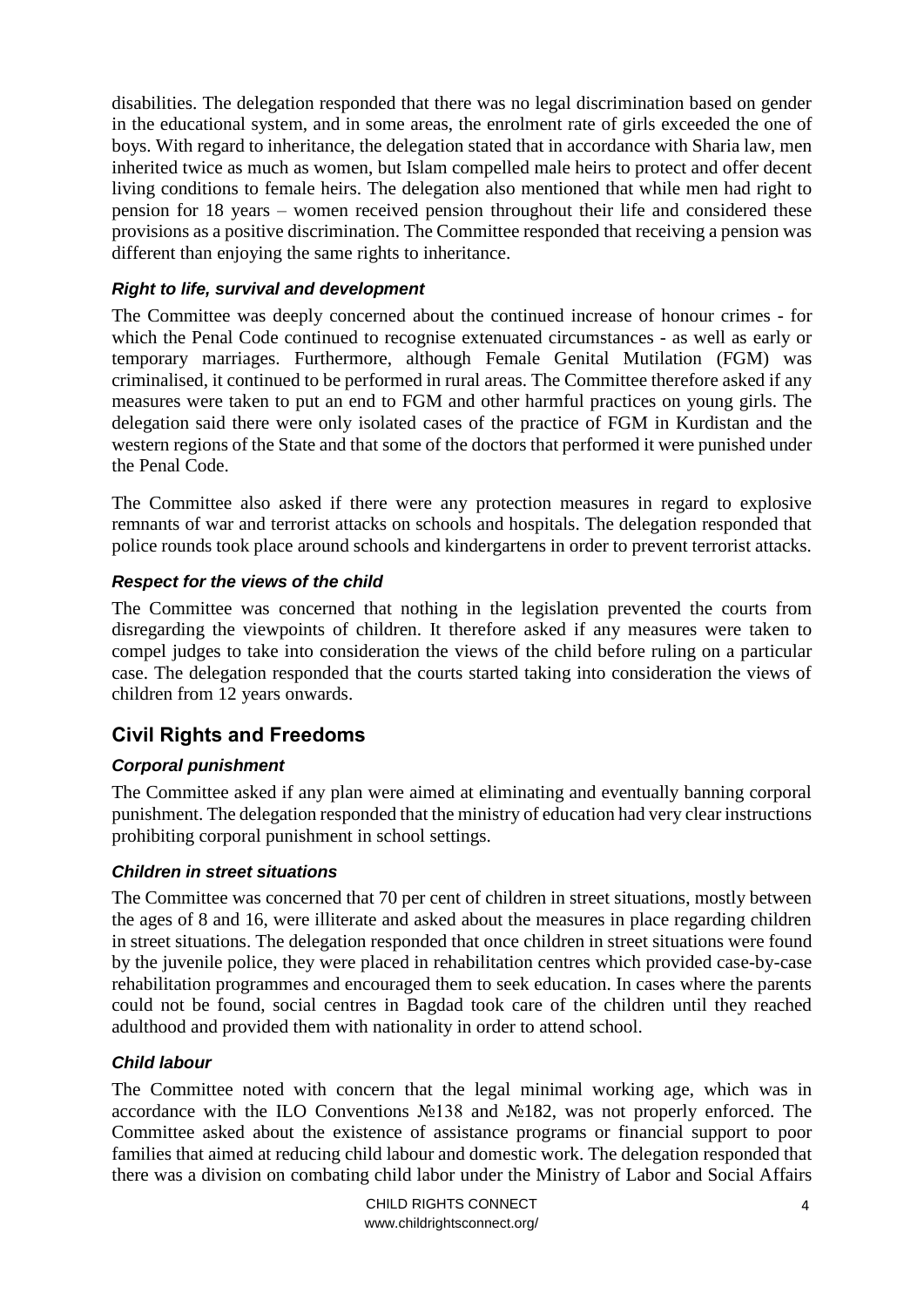as well as inspector teams that visited the places most prone to child labour and reported to the competent authorities those who did not respect the 1980 law on child labor.

#### *Child abuse*

The Committee was deeply concerned that early marriage and marital rape were in some cases legal under the State party's law. The delegation responded that the laws that were more tolerant towards rapists that married their victim had been inherited from the previous regime. The delegation cautioned, however, that this practice enabled some of the victims to avoid being subjected to honour crimes from members of their family or the community. The delegation said that awareness on this issue needed to be raised and assured the Committee that these laws would be amended as soon as the society would change mind-set and support these changes.

#### *Drug-related crimes*

The Committee expressed concerns over the prevalence of drug-related crimes among adolescents. The delegation affirmed the government's commitment in tracking down the gangs involved in drug trafficking. In addition, the border control authorities had been trained on how to deal with this particular crime in compliance with human and children's rights.

#### *Right to a nationality*

The Committee was concerned that mothers could not transfer nationality to their children if they were born outside of the State party unless the father was unknown - a requirement that did not apply to fathers. The delegation responded that the State party's Constitution clearly stipulated that any child of an Iraqi mother or father, whether inside or outside of the State's territory had the right to Iraqi nationality.

# <span id="page-4-0"></span>**Family Environment and Alternative Care**

## *Family support*

The Committee asked if there were assistance programmes for poor families, such as financial support in order to reduce children engaging in domestic work. The Committee asked whether the State party thought that polygamy and repudiation had a negative impact on children and their access to family environment. The Committee was concerned that mothers were only considered as physical but not legal custodians and wanted to know how this problem was being tackled by the State party. The delegation responded that the Ministry of Labour and Social Affairs provided social benefits and allowances for families according to the number of children and if the children were vaccinated and regularly enrolled in schools. 1.25 billion Iraqi Dinars were allocated to these social benefits.

#### *Institutions and family-based care*

The Committee asked for the number of children present in the foster care system. The Committee also inquired if an expansion of the foster care system was being planned since the services it provided were mostly accessible in the urban areas. The Committee also wanted to know whether the State party had policies to prevent the separation of children from their families, avoid institutionalisation and reintegrate children with their families. The delegation responded that in 2014, 30 children were placed in foster families on the basis of a court decision as well as a recommendation of a social worker. This trial programme would be applied for six months and could be extended for further six months. There were currently 444 children in social institutions under the Ministry of Labour Social Affairs, which had a maximum capacity for 1,400 children. Out of those children, 352 were enrolled in schools and had a 90 per cent success rate. Admission to these institutions was often due to family problems.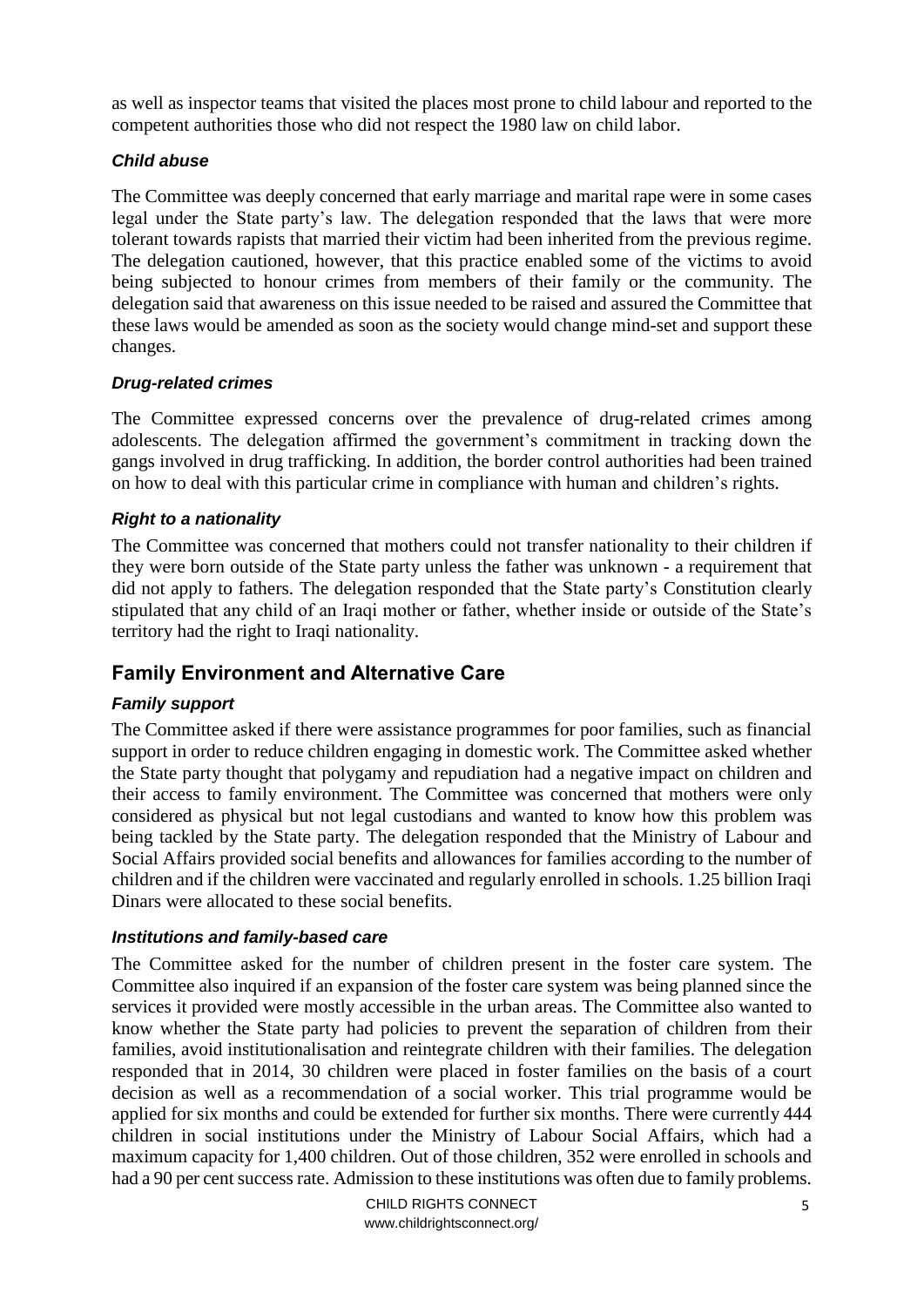Social workers tried to reintegrate children with their families, and about 20 children had rejoined their families in 2014. There were 51 institutions for children with disabilities under providing care for 3,658 children the Ministry of Labour and Social Affairs. The services in these institutions were comparable to the ones provided in the social institutions, namely, educational and pedagogical services, health, social and recreational programmes.

#### *Orphans*

The Committee asked what efforts were made to ensure that children living in orphanages were genuinely orphans and asked about measures for the care and protection of orphans and their reintegration into a family environment. The delegation responded that a survey on orphans conducted by the Central Statistics Bureau showed that there were 300.000 either partially or completely orphaned children in the State party. The delegation said that certain benefits were provided for orphan children of civil servants, while financial compensation (150 per cent of the minimal civil servant salary) was provided for orphaned children of victims of terrorist attacks. In general terms, all categories of orphans were protected through the Social Welfare Act. The delegation added that reintegration into families was prioritised whenever close family members were identified.

# <span id="page-5-0"></span>**Disabilities, Basic Health and Welfare**

#### *Children with disabilities*

The Committee asked if any specific measures were taken to improve the situation of, facilitate the access to education to, and tackle the de facto discrimination against children with disabilities. The delegation informed the Committee that in 2010 a comprehensive study was completed that situated the number of children with disabilities in schools in the State party at 13,500. The delegation acknowledged that these children did not receive sufficient support and mentioned that an advisory committee had been established under the Ministry of Education to remedy the situation and create a specialised education programme. Children with disabilities were registered with the Ministry of Labour and Social Affairs, which protected them from armed gangs and their transportation to and from school was either provided or monitored. Subsidies were also allocated to children with disabilities.

#### *Adolescent Health*

The Committee was concerned about the high percentage of adolescents and children that were suffering from post-traumatic stress and the high prevalence of substance abuse among adolescents and asked what measures were undertaken to support these children. The Committee also asked whether children had access to contraception and abortion in cases of sexual violence. The delegation agreed that armed conflict and terrorism acts negatively impacted on the mental health of the State party's children. In response, certain healthcare facilities provided psychological counselling, and social workers in schools had been trained to help children with psychological trauma. With regard to drug abuse, the Ministry of Health provided healthcare services to drug addicts and organised drug prevention campaigns.

# <span id="page-5-1"></span>**Education, Leisure and Cultural Activities**

## *School dropout and enrolment rates*

The Committee expressed concerns over the low enrolment rate in secondary schools and among girls in rural areas. It was also concerned about the high school dropout rate. The delegation responded that the main issue was the shortage of schools, many of which had been destroyed. With regard to the 300,000 displaced children, the government, in collaboration with UNIESCO, had created programmes and ad hoc school premises in camps.